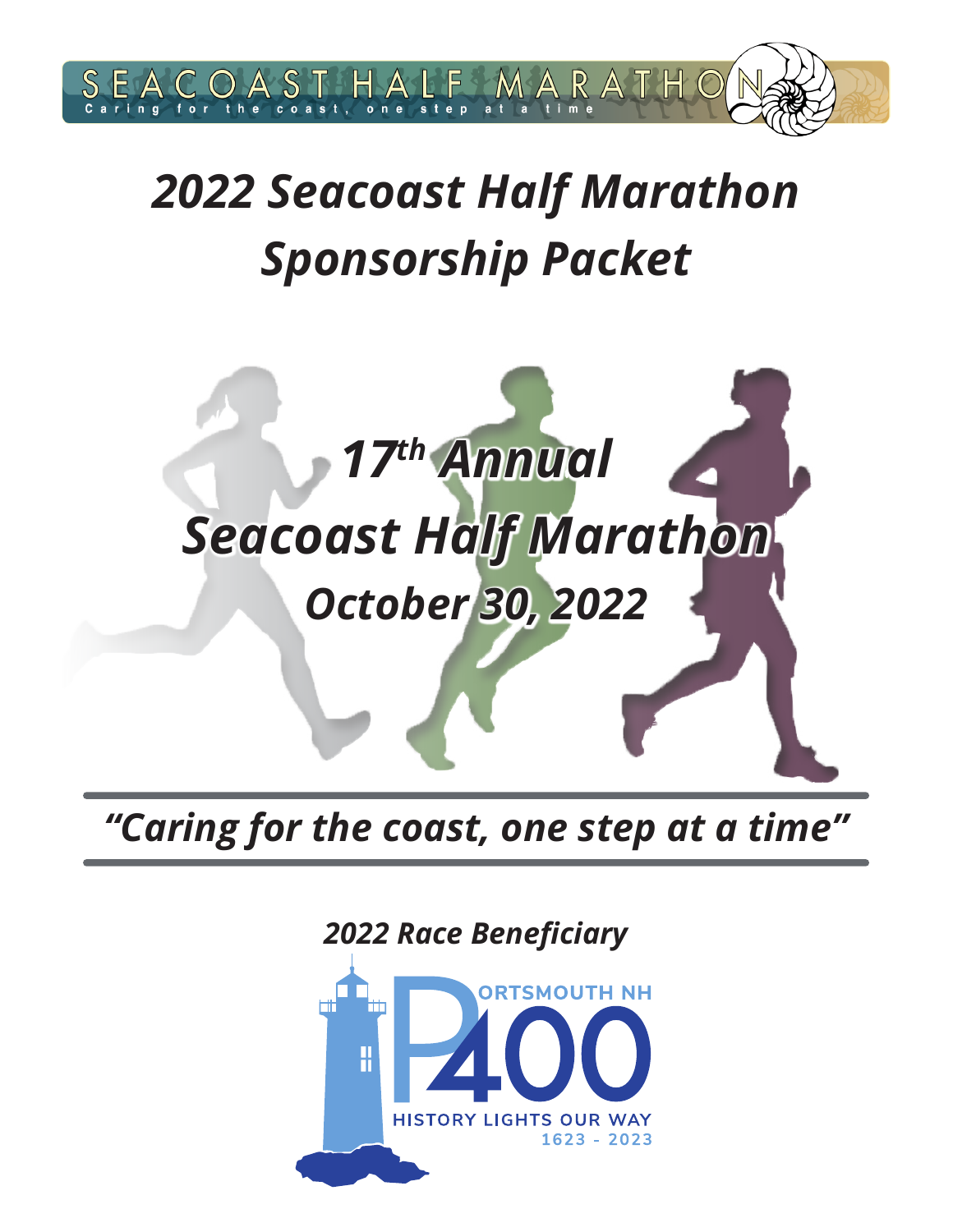



#### **SHM Demographics**

The Seacoast Half Marathon has brought people from across the state of New Hampshire, across New England, and across the nation to Portsmouth.

- Age Range: 13-73
- Average Age: 30
- Median Age: 39
- Gender: 64% women; 36% men
- From: 19 states and Canada
- New Hampshire residents: 55%
- From Northern New England: 80+%
- Annual Registrations: 1,400 (the race limit)

Become a sponsor of the Seacoast Half Marathon and reach 1,400 runners, plus their families and friends. Please review the following page to select your sponsorship level. *Please note:* the 2022 Seacoast Half Marathon will be both in-person and virtual. This will create additional opportunities to reach a variety of runners and walkers across a larger geographic area!



#### **SHM History & Purpose**

The Seacoast Half Marathon was started in 2006, and it sold out two months before race day. Each year, the Seacoast Half Marathon chooses a different beneficiary from among local nonprofit organizations that complete our beneficiary application. Each beneficiary receives all of the revenue from the race, after race expenses are paid, plus donations from sponsors like you.

The total provided to our beneficiaries in the 16 years the race has been held is \$1,360,000. The all-volunteer Seacoast Half Marathon committee takes no revenue from the event and prides itself on being penniless after each year's race.

We have established a well-organized and popular road race, while creating a revenue source for many local nonprofit agencies who provide critical services to those in need. That explains our tag line: "Caring for the coast, one step at a time."

We thank you, our sponsors, as well as our racers, for making the Seacoast Half Marathon a success each year.



#### **SHM 2022 Beneficiary**

#### *Portsmouth NH 400 is our 2022 Race Beneficiary.*

In 2023, Portsmouth will celebrate its 400th anniversary by honoring the city's diverse and dynamic social, political, intellectual, cultural, economic, and spiritual history, from the time of the early Native American settlements to the present.

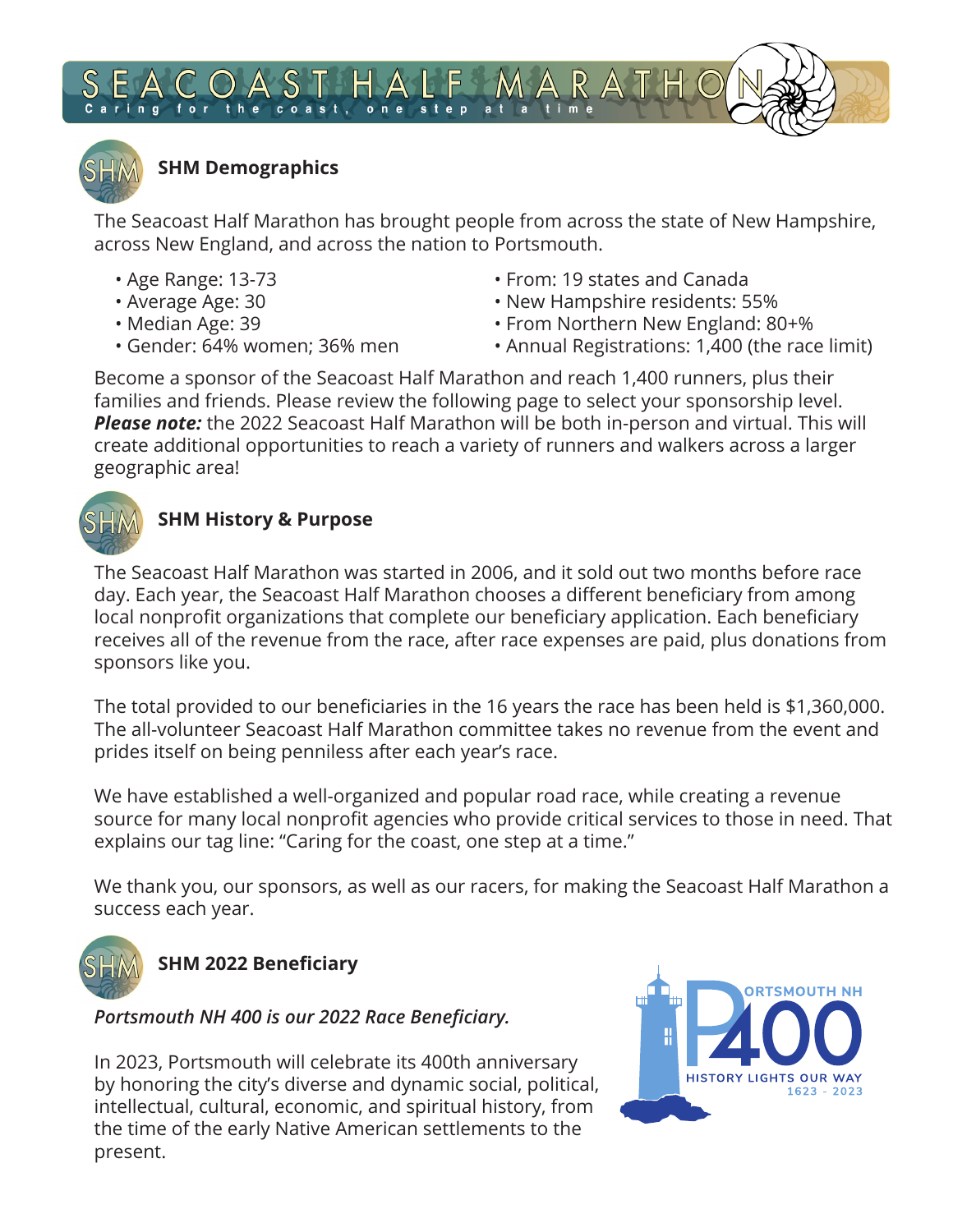

## **Seacoast Half Marathon Sponsorship Levels**

*(please note: some sponsorship benefits are subject to change pending COVID-19 restrictions)*

|                                                                       | Seacoast<br>Visionary<br>Sponsor<br>\$7,500+ | Seacoast<br><b>History</b><br>Sponsor<br>\$5,000+ | Seacoast<br><b>Finish Line</b><br>Sponsor<br>$$2,500+$ | Adopt-a-Mile<br>Sponsor<br>$$1,623+$ | Shoaler<br>Sponsor<br>\$400+         | Friend of the<br>Seacoast<br>\$250+  |
|-----------------------------------------------------------------------|----------------------------------------------|---------------------------------------------------|--------------------------------------------------------|--------------------------------------|--------------------------------------|--------------------------------------|
| Recognition as<br>"Presenter" on all<br>promo materials               | <b>SHM</b>                                   |                                                   |                                                        |                                      |                                      |                                      |
| Multiple mentions<br>by race announcer                                | <b>SHM</b>                                   | <b>SHM</b>                                        | <b>SHM</b>                                             |                                      |                                      |                                      |
| Your business<br>banner at the<br>award ceremony                      | <b>SHM</b>                                   | <b>SHM</b>                                        | <b>SHM</b>                                             | <b>SHM</b>                           |                                      |                                      |
| Your buisiness<br>name on the<br>finisher's medal<br>ribbon           | SHM                                          | <b>SHM</b>                                        |                                                        |                                      |                                      |                                      |
| Your table or booth<br>at the race                                    | <b>SHM</b>                                   | <b>SHM</b>                                        | <b>SHM</b>                                             |                                      |                                      |                                      |
| Complimentary in<br>person race entries<br>with swag                  | 6                                            | 4                                                 | $\overline{2}$                                         |                                      |                                      |                                      |
| Your name/logo on<br>one of the 13 mile<br>markers                    |                                              |                                                   |                                                        | SHM                                  |                                      |                                      |
| Your logo on the<br>sponsor banner                                    | <b>SHM</b>                                   | <b>SHM</b>                                        | Name listed                                            | Name listed                          | Name listed                          | Name listed                          |
| Your logo on back<br>of race shirt                                    | SHM                                          | SHM                                               | SHA                                                    | Name listed<br>on race shirt         |                                      |                                      |
| Logo with<br>Hyperlink on<br>multiple event<br>related websites       | <b>SHM</b>                                   | <b>SHM</b>                                        | <b>SHM</b>                                             | <b>SHM</b>                           | Name with<br>hyperlink               | Name with<br>hyperlink               |
| Recognition in the<br>PortsmouthNH400<br>Commemorative<br><b>Book</b> | <b>SHM</b>                                   | <b>SHM</b>                                        | <b>SHM</b>                                             | <b>SHM</b>                           | <b>SHM</b>                           |                                      |
| Promoted in all<br>Portsmouth NH<br>400 social media                  | <b>SHM</b>                                   | <b>SHM</b>                                        | <b>SHM</b>                                             | <b>SHM</b>                           | <b>SHM</b>                           | <b>SHM</b>                           |
| Your logo on e-mail<br>campaigns                                      | <b>SHM</b>                                   | <b>SHM</b>                                        | Name listed<br>on email<br>campaigns                   | Name listed<br>on email<br>campaigns | Name listed<br>on email<br>campaigns | Name listed<br>on email<br>campaigns |

**Create Your Own Sponsorship Level!** *Interested in sponsoring, but want to pick a level/benefits that works best for your business and your budget? Contact Susan Labrie to learn more!*